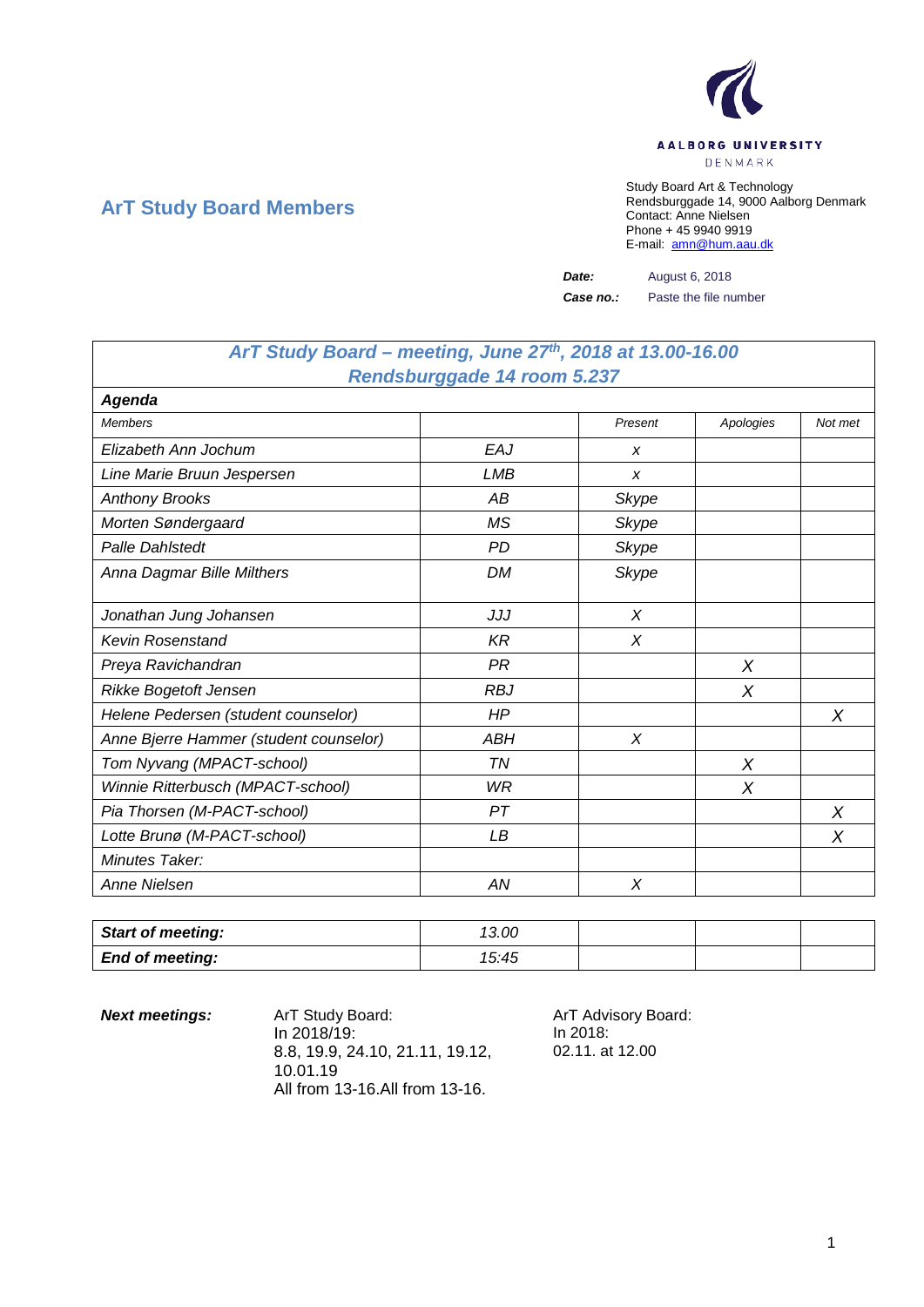

| Items: |                                                                                                                                                                                                                                                                                                                                                                                                                                                                                                                                                                                                                                                                |
|--------|----------------------------------------------------------------------------------------------------------------------------------------------------------------------------------------------------------------------------------------------------------------------------------------------------------------------------------------------------------------------------------------------------------------------------------------------------------------------------------------------------------------------------------------------------------------------------------------------------------------------------------------------------------------|
| 1.     | Approval of Agenda 27.06.2018                                                                                                                                                                                                                                                                                                                                                                                                                                                                                                                                                                                                                                  |
|        | Approved                                                                                                                                                                                                                                                                                                                                                                                                                                                                                                                                                                                                                                                       |
| 2.     | Approval of Minutes 09.05.2018 (Attached)                                                                                                                                                                                                                                                                                                                                                                                                                                                                                                                                                                                                                      |
|        | TB was present at the meeting.<br>EJ will NOT contribute to H2020/STARTS grant to support the International Collaboration course,<br>as was discussed in previous meeting. This was due to lack of coherence and coordination with<br>other research partners on the grant."<br>Hereby approved.                                                                                                                                                                                                                                                                                                                                                               |
| 3.     | News:                                                                                                                                                                                                                                                                                                                                                                                                                                                                                                                                                                                                                                                          |
| 3.a.   | <b>Head of Study (LMB)</b><br>Re-organisation of LABS<br>Exhibition dates and place Fall 2018<br>ArT logo competition<br>Semester budgets<br><b>New Staff members</b><br>New system for booking rooms and scheduling<br>Web site, update of forms in Moodle, Social Media<br>Valgdata 2018-2019/Election 2018-2019                                                                                                                                                                                                                                                                                                                                             |
|        | Re-organisation of LABS:<br>Still in the process of reorganizing the labs. The electronic lab is moving into a room nearby<br>ArT lab. Still waiting for some small thing to be established. After the move, the VR equip-<br>ment donated from Obel will be put up in the old electronics lab.<br>The Wet lab has the same problem: still waiting for things to be established, Thomas Kristen-<br>$\blacksquare$<br>sen will be in charge of the rooms.<br>Exhibition dates and place Fall 2018:<br>Exhibition for fall 2018 has been moved to Nov. 27-28-29 because of a Christmas party in the<br>Cantina area - Friday evening.<br>ArT logo competition : |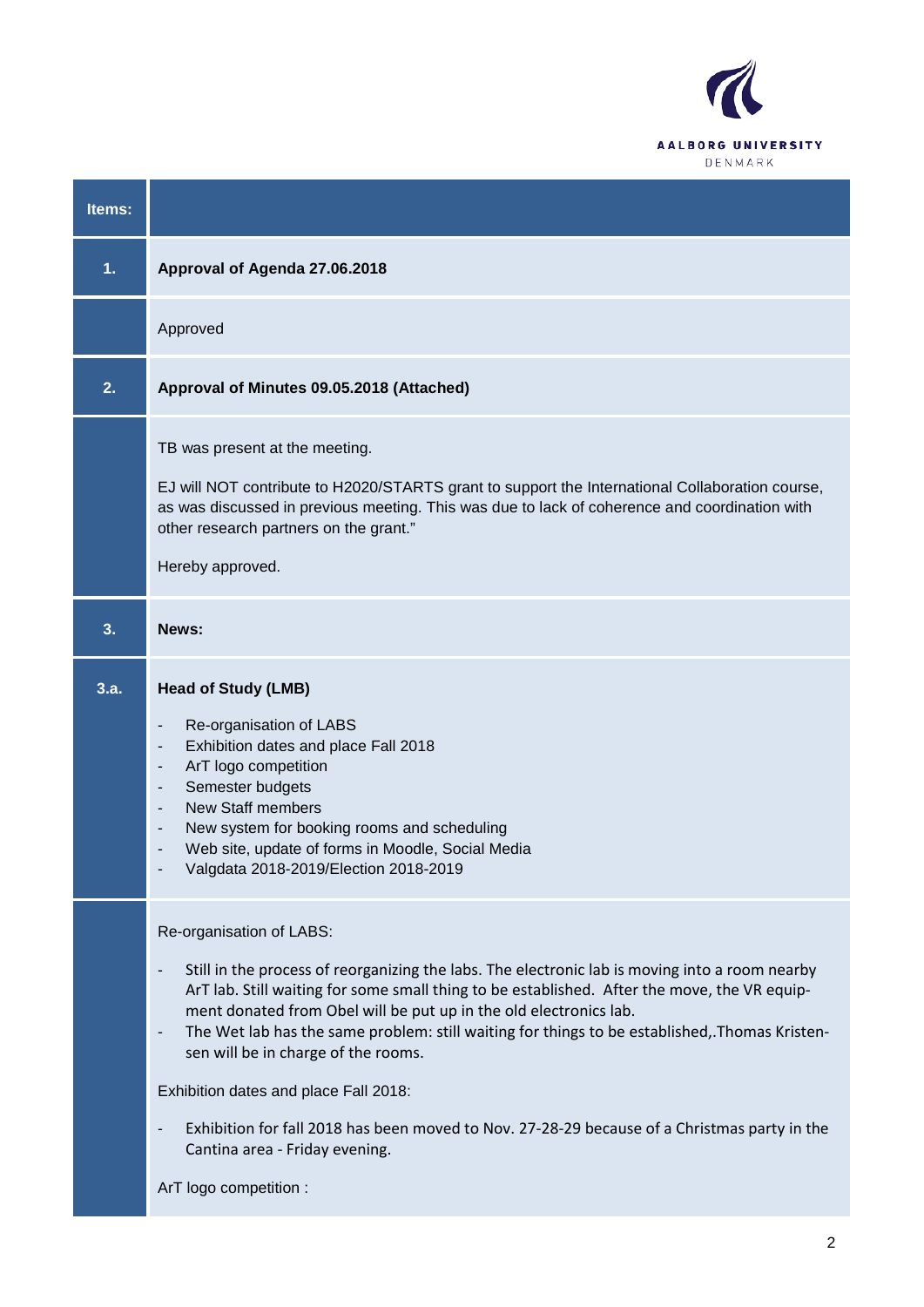

- ArT is not allowed to use their own logo so LMBJ has decided to stop working on it.

Semester budgets:

- Budget for Fall semester is now approved. That means that there are very limited money for other expenses.

New Staff members\_

- Anca Horvath Post Doc in RELATE 01.09.2018. She will be teaching module 10, ArT3 along Palle and have supervision at ArT1.
- Sandro Masai External Lecturer 01.09.2018 for a year. He will be teaching a course in ArT5 and supervision at ArT1.

New system for booking rooms and scheduling:

- SOL – System for scheduling lessons and seminar rooms. The Create building is going to do the piloting project in spring 2019. The schedule has to be ready in October 15, 2018. In order to make sure that ArT's rooms is booked and not accesible to other studies it is important that we describe ArTs way of using rooms for both projectwork and for lessons. The system doesn't match ArTs general way of study and it is important for us to be able to keep our pedagogical model

Web site, update of forms in Moodle, Social Media:

- Melinda has been hired to update ArT Web pages and has started to do that.
- LMBJ has started to update Moodle.

Valgdata 2018-2019/Election 2018 - Election data:

LMBJ has discussed the issue with  $TN -$  and they both agree that from next big election it should show that the members in ArT should be with 1 member from MT and to reduce the number of members. Is also has to be discussed to affiliate Media AC into ArT. It ws decided to discuss this at the next round in fall 2019.

MS:

Media AC is waiting for EU to decide if the funding for the programme to proceed. There is a break for one year, until decision is taken.

## **3.b. Students (DM)**

- Orientation about study environment day. (Minutes attached)

Master options for ArT Students. Has to be corrected at "Uddannelsescheckeren". LMBJ will check up on it and correct. In the future it will only be mentioned which higher education there can be recommend.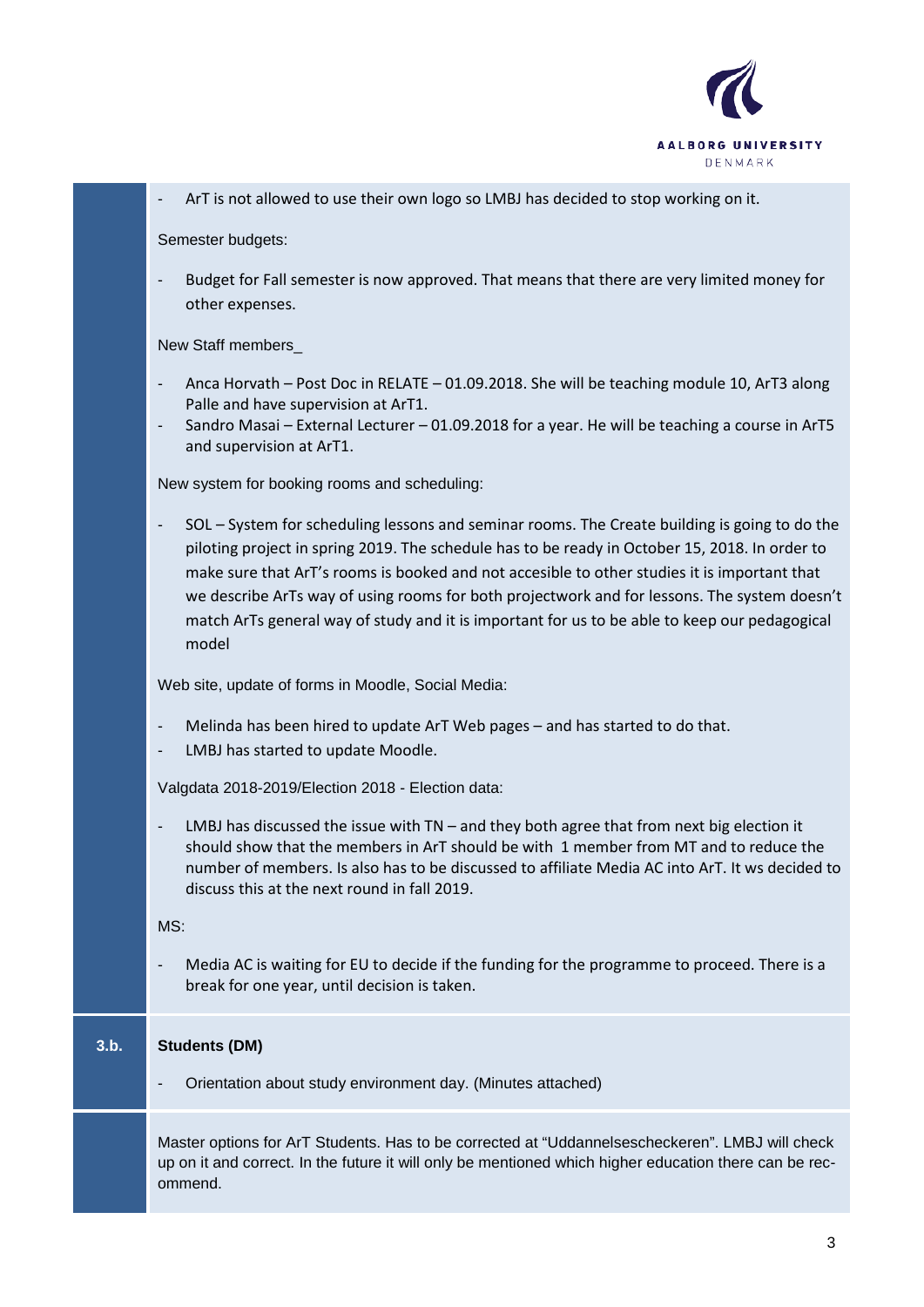

|      | DM gave an orientation from the meeting about the department study environment.                                                                                                                                                                                                                                                                                                                                                                                      |
|------|----------------------------------------------------------------------------------------------------------------------------------------------------------------------------------------------------------------------------------------------------------------------------------------------------------------------------------------------------------------------------------------------------------------------------------------------------------------------|
|      | The physical study environment:                                                                                                                                                                                                                                                                                                                                                                                                                                      |
|      | We must create a physical framework that is in line with the educational framework.<br>$\overline{\phantom{a}}$<br>How do we create this context? We can work to reconcile process activities<br>with premises (i.e. to co-ordinate study plans, planning / coordination /<br>guidance and "local planning" to a much greater extent than earlier).                                                                                                                  |
|      | The psychological study environment:                                                                                                                                                                                                                                                                                                                                                                                                                                 |
|      | Lillith Olesen Løkken and Lærke Kromann Kure presented their psychosocial project where<br>they accounted for general trends and study specific trends. They stressed that they had hat<br>contact to the students that is the hardest hit.<br>Some of the issues they have discovered are:<br>$\overline{\phantom{a}}$<br><b>Stress</b><br>Performance<br>Competition<br>٠<br>What is in it for me?                                                                 |
| 3.c. | <b>Students Supervisors (ABH/HP)</b>                                                                                                                                                                                                                                                                                                                                                                                                                                 |
|      | Orientation about RUS, tutors and activities                                                                                                                                                                                                                                                                                                                                                                                                                         |
|      | 2 students from ArT3 have been hired as RUS-tutors. And besides the 3 students supervisors there<br>will be a number of volunteer ArT students to welcome new ArT1 students.<br>AH gave an orientation about the RUS-program Fall2018<br>A tour of Aalborg<br>$\overline{\phantom{a}}$<br>Tour to Fjordparken for sport<br>Tour to Kunsten<br>Cab-in trip<br>Movie night<br>Game night<br>Party after the RUS month<br>Concert with Palle - 18. or 19. of September. |
| 3.d. | <b>MPACT-School (TN/WBR)</b>                                                                                                                                                                                                                                                                                                                                                                                                                                         |
|      | No news                                                                                                                                                                                                                                                                                                                                                                                                                                                              |
| 4.   | <b>Requisition</b><br>Allocation of surplus hours (attached)                                                                                                                                                                                                                                                                                                                                                                                                         |